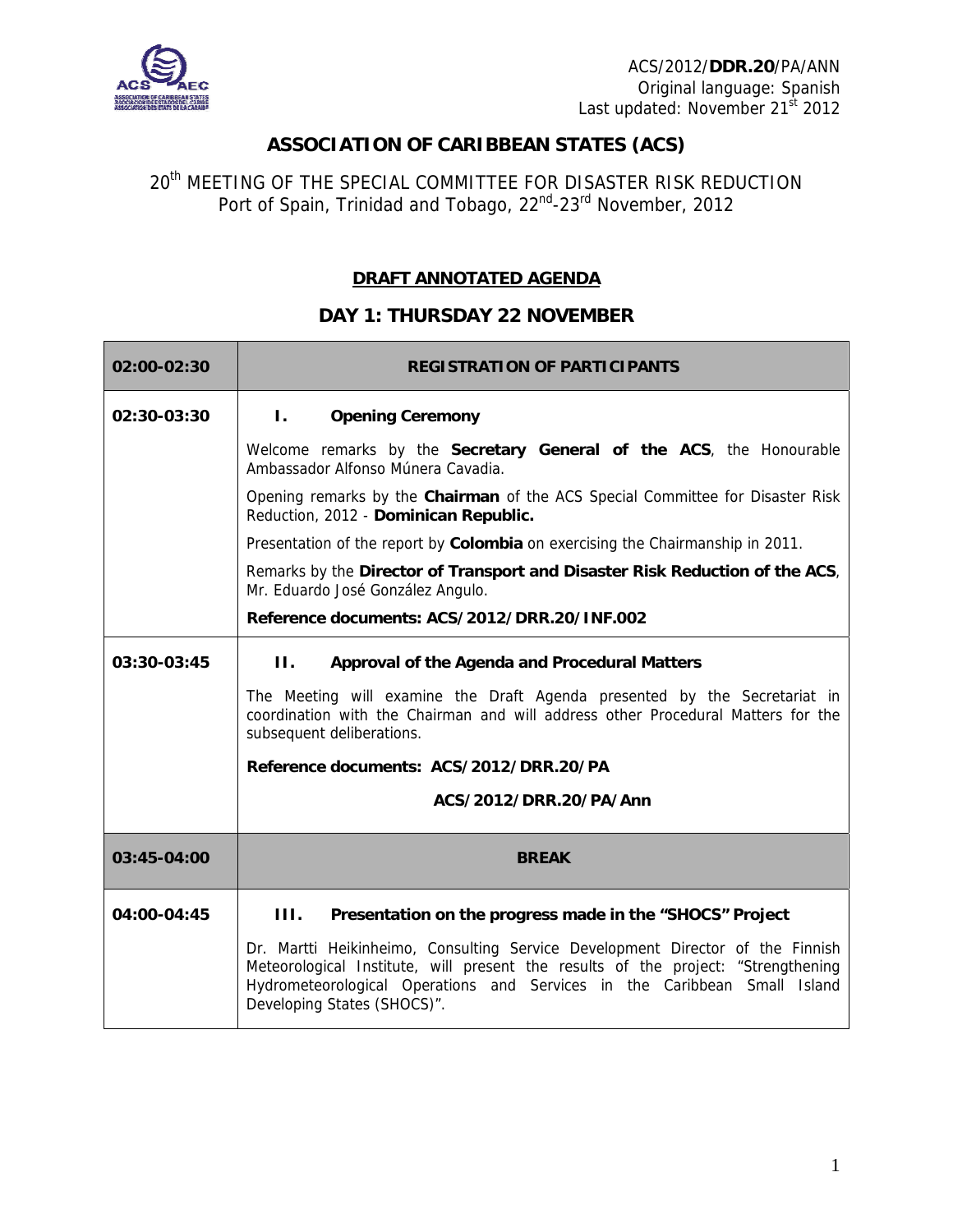| 04:45-06:00 | IV.<br>Presentation of the "SHOCS II" Project                                                                                                                                                                                                             |
|-------------|-----------------------------------------------------------------------------------------------------------------------------------------------------------------------------------------------------------------------------------------------------------|
|             | Mrs. Hannele Halmeranta, Programme Officer, Office of Ambassador-at-Large to the<br>Caribbean, at the Ministry of Foreign Affairs of Finland, will present the "SHOCS II"<br>Project.                                                                     |
|             | Reference documents: ACS/2012/DRR.20/WP.001                                                                                                                                                                                                               |
|             | ACS/2012/DRR.20/INF.004                                                                                                                                                                                                                                   |
|             | <b>DAY 2: FRIDAY 23 NOVEMBER</b>                                                                                                                                                                                                                          |
| 08:30-09:30 | V.<br>Presentation of the "Green Response" project                                                                                                                                                                                                        |
|             | Welcome remarks by the Secretary General of the ACS, the Ambassador Alfonso<br>Múnera Cavadia.                                                                                                                                                            |
|             | Opening remarks by the Chairman of the ACS Special Committee for Disaster Risk<br>Reduction, 2012, the Ambassador of the Dominican Republic in Trinidad and Tobago,<br>His Excellency José Serulle Ramia                                                  |
|             | Remarks by the Honourable Minister of Planning and<br>Sustainable<br>Development of Trinidad and Tobago, Dr. Bhoendradatt Tewarie                                                                                                                         |
|             | Remarks by the Honourable Minister of Health of Trinidad and Tobago, Dr.<br>Fuad Khan                                                                                                                                                                     |
|             | The Chairman will invite to the Meeting:                                                                                                                                                                                                                  |
|             | Mr. Howard Arfin, Caribbean Regional Representative/Head of Office, of the<br>$\bullet$<br>International Federation of Red Cross and Red Crescent Societies to<br>introduce the Project.                                                                  |
|             | Dr. Stephen Ramroop, Executive Director of the Office of Disaster<br>$\bullet$<br>Preparedness and Management (ODPM) of Trinidad and Tobago and Mr. Earl<br>Hernandez from the Trinidad and Tobago Red Cross, to present the "Green<br>Response" Project. |
|             | Reference documents: ACS/2012/DRR.20/WP.003<br>ACS/2012/DRR.20/INF.006                                                                                                                                                                                    |
| 09:30-10:15 | VI.<br>Presentation of the "Urban Risk" project                                                                                                                                                                                                           |
|             | The Chairman will invite to María Margarita Arias, Coordinator of International<br>Cooperation of the National Unit for Disaster Risk Management (UNGRD) to present<br>the "Urban Risk" Project.                                                          |
|             | Reference documents: ACS/2012/DRR.20/WP.002                                                                                                                                                                                                               |
|             | ACS/2012/DRR.20/INF.005                                                                                                                                                                                                                                   |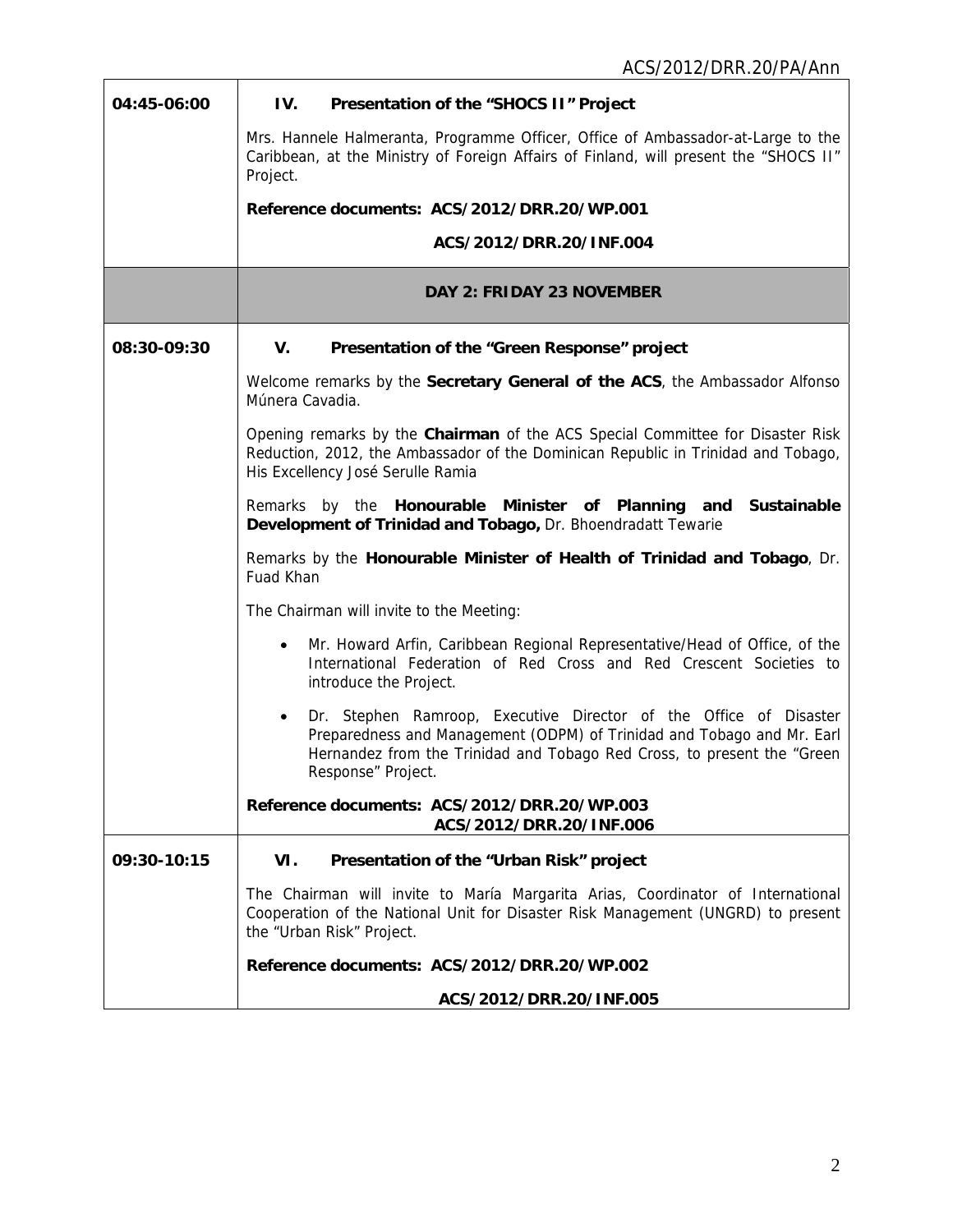$\overline{\mathbf{I}}$ 

| 10:15-10:30 | VII.<br>Presentation on the progress made in the project: "International<br>Diploma (virtual) in risk management and disaster reduction"                                                                                                                                                                                                                    |
|-------------|-------------------------------------------------------------------------------------------------------------------------------------------------------------------------------------------------------------------------------------------------------------------------------------------------------------------------------------------------------------|
|             | (ESAP)                                                                                                                                                                                                                                                                                                                                                      |
|             | María Margarita Arias, Coordinator of International Cooperation of the National Unit<br>for Disaster Risk Management (UNGRD) will present the project entitled:<br>"International Diploma (virtual) in Disaster Risk Reduction Management".                                                                                                                 |
| 10:30-10:45 | <b>BREAK</b>                                                                                                                                                                                                                                                                                                                                                |
| 10:45-11:00 | VIII.<br>Presentation on the progress made in the Project: "Regional risk<br>management training centre in Santo Domingo, Dominican<br>Republic"                                                                                                                                                                                                            |
|             | The Ambassador of the Dominican Republic in Trinidad and Tobago, His Excellency<br>José Serulle Ramia and General Luna Paulino, Chairman of the National Emergency<br>Commission (CNE) of the Dominican Republic, will present the advancements made in<br>the project entitled: "Risk Management Training Centre in Santo Domingo, Dominican<br>Republic". |
| 11:00-11:15 | IX.<br>Presentation on the progress made in the Project on the radio<br>soap opera "Rough Season"                                                                                                                                                                                                                                                           |
|             | The ACS Directorate of Transport and Disaster Risk Reduction will present the<br>advancements made in the abovementioned project.                                                                                                                                                                                                                           |
| 11:15-11:45 | Χ.<br>Presentation on the progress made in the Implementation of the<br>Hyogo Framework of Action in the Region of the Americas                                                                                                                                                                                                                             |
|             | Ms. Rosemary Lall, United Nations Development Programme (UNDP) Programme<br>Officer for Energy, Environment and Disaster Management, will present the progress<br>made in the implementation of the Hyogo Framework of Action in the areas of<br>disaster management and reduction.                                                                         |
| 11:45-12:15 | XI.<br>Presentation on the progress made regarding the Strategy for<br>managing disasters in Central America                                                                                                                                                                                                                                                |
|             | The Executive Secretary of the Centre for the Prevention of Natural Disasters in<br>Central America (CEPREDENAC), Mr. Iván Morales, will present the advancements<br>made in this matter.                                                                                                                                                                   |
| 12:15-02:00 | <b>BREAK FOR LUNCH</b>                                                                                                                                                                                                                                                                                                                                      |
| 02:00-02:30 | XII.<br>Presentation on Humanitarian Assistance in Latin America and<br>the Caribbean - OCHA                                                                                                                                                                                                                                                                |
|             | The Office Director - OCHA (Office for the Coordination of Humanitarian Affairs), Mr.<br>Douglas Reimer, will present the abovementioned topic.                                                                                                                                                                                                             |
| 02:30-03:00 | XIII.<br>Report on the "Natural Disasters Agreement"                                                                                                                                                                                                                                                                                                        |